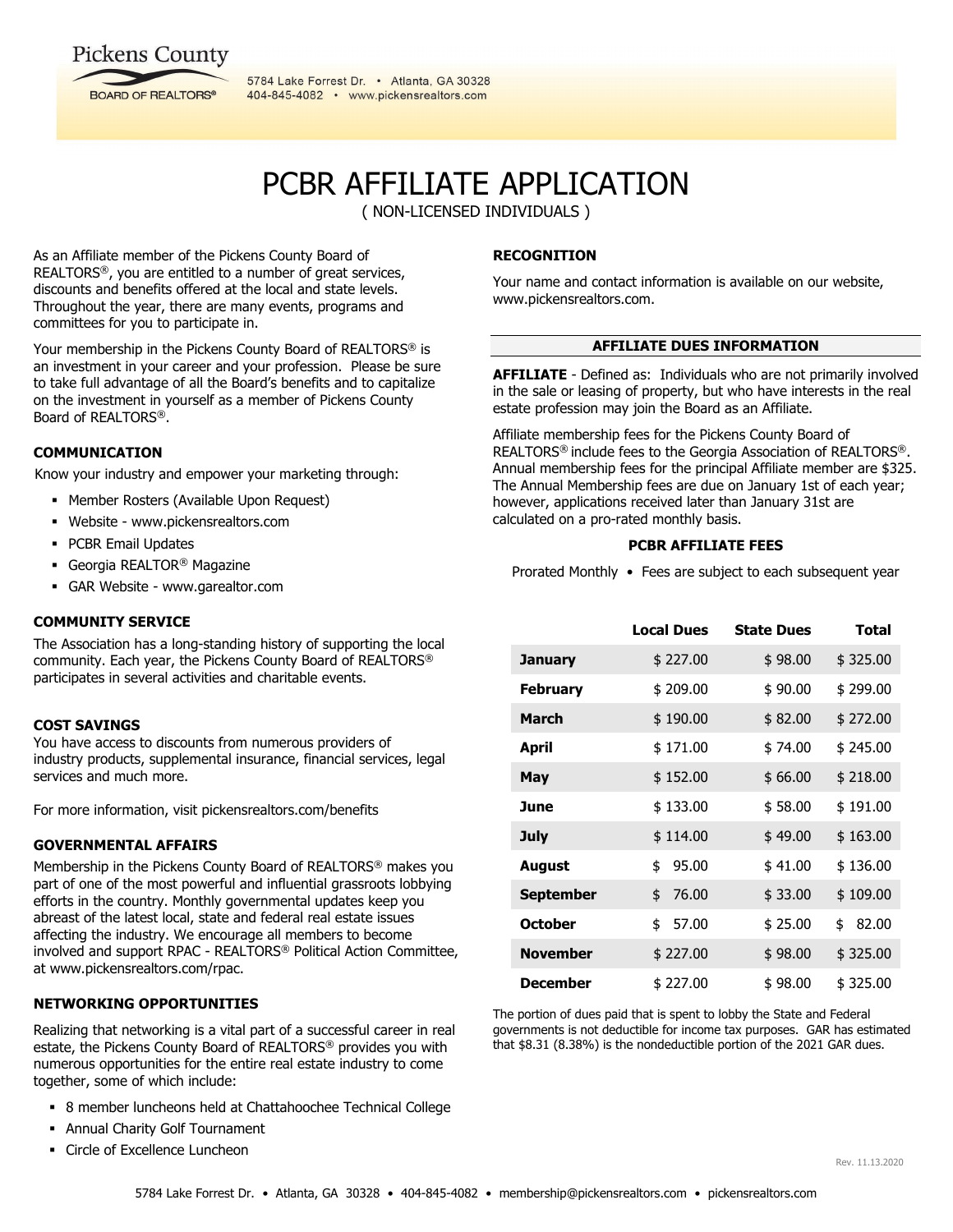# PCBR AFFILIATE APPLICATION

( NON-LICENSED INDIVIDUALS )

| <b>APPLICANT INFORMATION</b>                                                                                                              | <b>CURRENT OR PAST MEMBERSHIP</b>                                                                                                                                                                                 |  |  |
|-------------------------------------------------------------------------------------------------------------------------------------------|-------------------------------------------------------------------------------------------------------------------------------------------------------------------------------------------------------------------|--|--|
|                                                                                                                                           | OF ANOTHER ASSOCIATION OF REALTORS®                                                                                                                                                                               |  |  |
| Nickname (if applicable) Mickname (if applicable)                                                                                         | Have you previously held membership in any REALTOR®<br>Association?                                                                                                                                               |  |  |
|                                                                                                                                           | $\Box$ Yes<br>$\Box$ No                                                                                                                                                                                           |  |  |
|                                                                                                                                           | If yes, Association name where you last held membership: ________                                                                                                                                                 |  |  |
|                                                                                                                                           | Please indicate any other name your past membership could be                                                                                                                                                      |  |  |
|                                                                                                                                           |                                                                                                                                                                                                                   |  |  |
|                                                                                                                                           |                                                                                                                                                                                                                   |  |  |
| Gender $\Box$ Female $\Box$ Male                                                                                                          |                                                                                                                                                                                                                   |  |  |
|                                                                                                                                           | If a current member of another REALTOR® Association, please                                                                                                                                                       |  |  |
| Primary Field of Business (examples: Banking, Construction,<br>Homeowner Warranty Sales, Pest Control, etc.)                              | indicate if you are transferring your Primary Membership to the<br>Pickens County Board of REALTORS® OR applying for Secondary<br>Membership in the PCBR.                                                         |  |  |
|                                                                                                                                           | Membership Type:<br>$\Box$ Primary - transferring                                                                                                                                                                 |  |  |
|                                                                                                                                           | $\Box$ Secondary - in addition to your Primary                                                                                                                                                                    |  |  |
| <b>COMPANY INFORMATION</b>                                                                                                                | Any Affiliate joining PCBR (as a secondary association) who is<br>already a member of another Association of REALTORS <sup>®</sup> is only<br>required to pay the local portion of the fees to the Pickens County |  |  |
|                                                                                                                                           |                                                                                                                                                                                                                   |  |  |
|                                                                                                                                           | Board of REALTORS®; State portion should have already been paid<br>to the primary association for the current fiscal year.                                                                                        |  |  |
|                                                                                                                                           |                                                                                                                                                                                                                   |  |  |
|                                                                                                                                           | The Annual Membership fees are due on January 1st of each year;<br>however, applications received later than January 31st are                                                                                     |  |  |
|                                                                                                                                           | calculated on a monthly pro-rated basis. Primary Affiliate<br>membership fees for the Pickens Board of REALTORS® include fees<br>to the Georgia Association of REALTORS®.                                         |  |  |
|                                                                                                                                           |                                                                                                                                                                                                                   |  |  |
|                                                                                                                                           |                                                                                                                                                                                                                   |  |  |
| <b>EVENT REMINDERS &amp; CONTACT PREFERENCES</b>                                                                                          | <b>CHECK PAYMENT</b>                                                                                                                                                                                              |  |  |
|                                                                                                                                           | Make checks payable to: Pickens County Board of REALTORS®                                                                                                                                                         |  |  |
| Preferred Phone Number $\Box$ Cell<br>$\Box$ Office                                                                                       | Payment of $\frac{1}{2}$ Check $\frac{1}{2}$                                                                                                                                                                      |  |  |
| Preferred Mailing Address $\Box$ Home<br>$\Box$ Office                                                                                    |                                                                                                                                                                                                                   |  |  |
| Please let us know how you wish to receive reminders for meetings,<br>classes and events that you register to attend. You may select one, | <b>CREDIT CARD</b>                                                                                                                                                                                                |  |  |
| both or none.                                                                                                                             | In order to maintain your security, we will contact you within 3<br>business days to collect your payment information.                                                                                            |  |  |
| $\Box$ Text Reminders<br>$\Box$ Email Reminders                                                                                           | If there is an alternative person you wish for us to contact regarding<br>payment on your behalf, please include their contact information<br>below:                                                              |  |  |
| To subscribe to PCBR Text Alerts & Reminders, please confirm your                                                                         |                                                                                                                                                                                                                   |  |  |
|                                                                                                                                           |                                                                                                                                                                                                                   |  |  |
|                                                                                                                                           |                                                                                                                                                                                                                   |  |  |
|                                                                                                                                           |                                                                                                                                                                                                                   |  |  |

# **APPLICATION CONTINUED ON THE FOLLOWING PAGE**